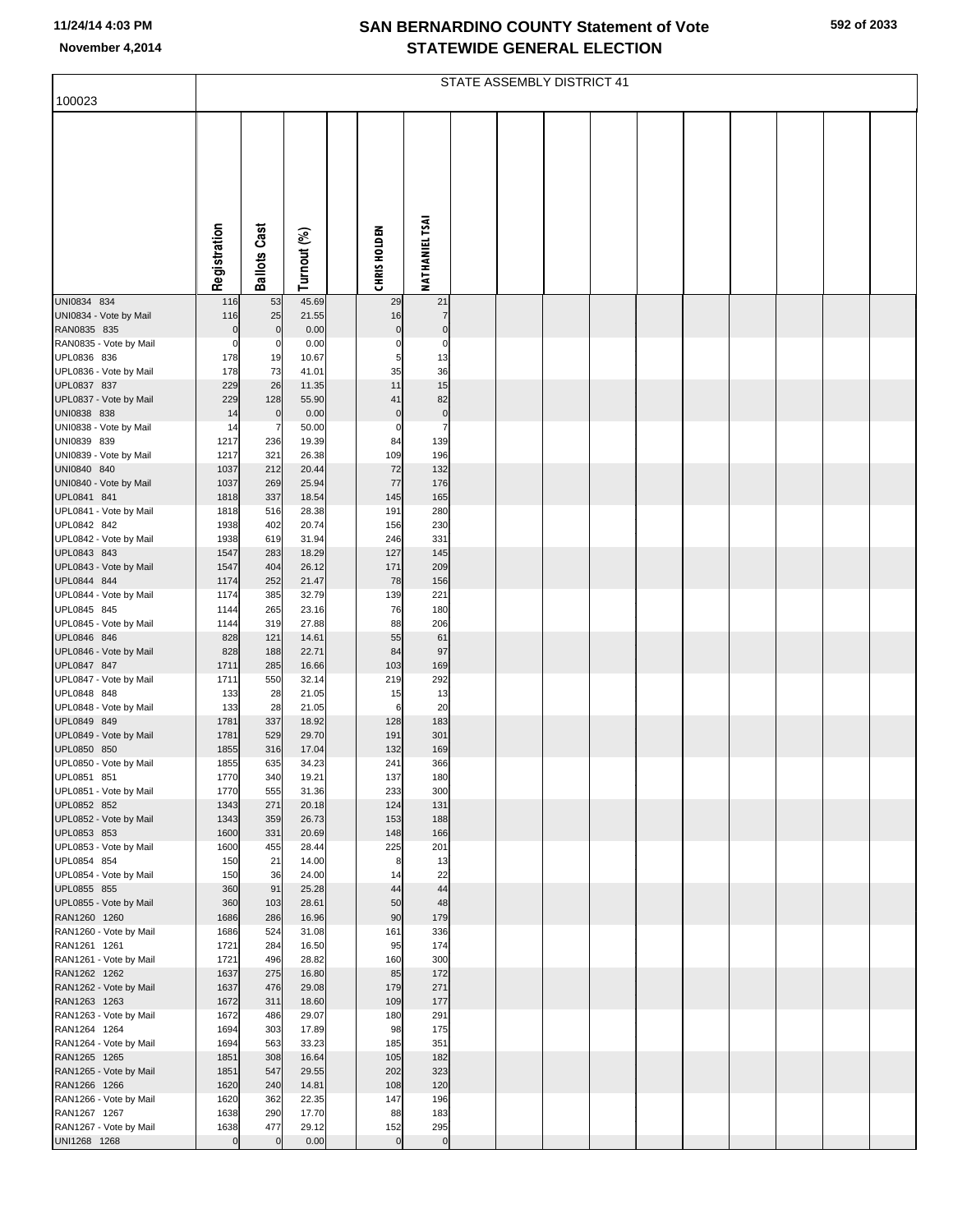## **SAN BERNARDINO COUNTY Statement of Vote November 4,2014 STATEWIDE GENERAL ELECTION**

|                                              | STATE ASSEMBLY DISTRICT 41 |                     |                |                     |                               |                 |  |                                                      |  |  |  |  |           |  |  |
|----------------------------------------------|----------------------------|---------------------|----------------|---------------------|-------------------------------|-----------------|--|------------------------------------------------------|--|--|--|--|-----------|--|--|
| 100023                                       |                            |                     |                |                     |                               |                 |  |                                                      |  |  |  |  |           |  |  |
|                                              | Registration               | <b>Ballots Cast</b> | Turnout (%)    | <b>CHRIS HOLDEN</b> | <b>NATHANIEL TSAI</b>         |                 |  |                                                      |  |  |  |  |           |  |  |
| UNI1268 - Vote by Mail                       |                            | $\mathbf 0$         | 0.00           |                     | $\mathbf 0$                   |                 |  |                                                      |  |  |  |  |           |  |  |
| UNI1269 1269                                 |                            | $\overline{0}$      | 0.00           |                     | $\Omega$                      |                 |  |                                                      |  |  |  |  |           |  |  |
| UNI1269 - Vote by Mail                       |                            | $\mathbf 0$         | 0.00           |                     |                               |                 |  |                                                      |  |  |  |  |           |  |  |
| UNI1270 1270<br>UNI1270 - Vote by Mail       |                            |                     | 0.00<br>0.00   |                     | $\Omega$<br>C                 |                 |  |                                                      |  |  |  |  |           |  |  |
| UNI1271 1271                                 |                            |                     | 0.00           |                     | 0<br>0                        |                 |  |                                                      |  |  |  |  |           |  |  |
| UNI1271 - Vote by Mail                       |                            |                     | 11.11          |                     |                               | ********<br>*** |  | <b>Insufficient Turnout to Protect Voter Privacy</b> |  |  |  |  | ********* |  |  |
| RAN1272 1272                                 | 45                         | $\mathbf 0$         | 0.00           |                     | $\mathbf 0$                   |                 |  |                                                      |  |  |  |  |           |  |  |
| RAN1272 - Vote by Mail<br>UPL1275 1275       | 45<br>47                   | 16<br>14            | 35.56<br>29.79 |                     | 9<br>$\overline{7}$           |                 |  |                                                      |  |  |  |  |           |  |  |
| UPL1275 - Vote by Mail                       | 47                         | 16                  | 34.04          |                     | 12<br>З                       |                 |  |                                                      |  |  |  |  |           |  |  |
| UPL1276 1276                                 | 1611                       | 297                 | 18.44          | 130                 | 152                           |                 |  |                                                      |  |  |  |  |           |  |  |
| UPL1276 - Vote by Mail                       | 1611                       | 464                 | 28.80          | 188                 | 252                           |                 |  |                                                      |  |  |  |  |           |  |  |
| UPL1277 1277<br>UPL1277 - Vote by Mail       | 983<br>983                 | 156<br>330          | 15.87<br>33.57 | 57<br>154           | 85<br>157                     |                 |  |                                                      |  |  |  |  |           |  |  |
| UPL1278 1278                                 | 16                         | $\overline{2}$      | 12.50          |                     |                               | ***********     |  | <b>Insufficient Turnout to Protect Voter Privacy</b> |  |  |  |  | ********* |  |  |
| UPL1278 - Vote by Mail                       | 16                         | 6                   | 37.50          |                     | $\overline{2}$<br>4           |                 |  |                                                      |  |  |  |  |           |  |  |
| UPL1279 1279                                 |                            |                     | 200.00         |                     |                               | *******<br>***  |  | <b>Insufficient Turnout to Protect Voter Privacy</b> |  |  |  |  | ********* |  |  |
| UPL1279 - Vote by Mail                       |                            | $\mathbf 0$         | 0.00           |                     | $\mathbf 0$<br>$\mathbf 0$    |                 |  |                                                      |  |  |  |  |           |  |  |
| UPL1280 1280<br>UPL1280 - Vote by Mail       | 373<br>373                 | 74<br>76            | 19.84<br>20.38 |                     | 35<br>32<br>23<br>43          |                 |  |                                                      |  |  |  |  |           |  |  |
| UPL1281 1281                                 | 1034                       | 141                 | 13.64          | 68                  | 67                            |                 |  |                                                      |  |  |  |  |           |  |  |
| UPL1281 - Vote by Mail                       | 1034                       | 209                 | 20.21          | 93                  | 106                           |                 |  |                                                      |  |  |  |  |           |  |  |
| UPL1282 1282                                 | 920                        | 184                 | 20.00          | 85                  | 90                            |                 |  |                                                      |  |  |  |  |           |  |  |
| UPL1282 - Vote by Mail<br>UPL1283 1283       | 920<br>1257                | 213<br>198          | 23.15<br>15.75 | 100<br>103          | 106<br>81                     |                 |  |                                                      |  |  |  |  |           |  |  |
| UPL1283 - Vote by Mail                       | 1257                       | 191                 | 15.19          | 102                 | 78                            |                 |  |                                                      |  |  |  |  |           |  |  |
| UPL1284 1284                                 | 26                         |                     | 11.54          |                     |                               | ***********     |  | <b>Insufficient Turnout to Protect Voter Privacy</b> |  |  |  |  | ********* |  |  |
| UPL1284 - Vote by Mail                       | 26                         | $\overline{2}$      | 7.69           |                     |                               | ***********     |  | <b>Insufficient Turnout to Protect Voter Privacy</b> |  |  |  |  | ********* |  |  |
| UPL1285 1285<br>UPL1285 - Vote by Mail       | 54<br>54                   | 6<br>12             | 11.11<br>22.22 |                     | 3<br>3<br>8<br>$\overline{4}$ |                 |  |                                                      |  |  |  |  |           |  |  |
| UPL1286 1286                                 | 1645                       | 215                 | 13.07          |                     | 97<br>105                     |                 |  |                                                      |  |  |  |  |           |  |  |
| UPL1286 - Vote by Mail                       | 1645                       | 351                 | 21.34          | 183                 | 145                           |                 |  |                                                      |  |  |  |  |           |  |  |
| UPL1287 1287                                 | 1519                       | 170                 | 11.19          | 85                  | 72                            |                 |  |                                                      |  |  |  |  |           |  |  |
| UPL1287 - Vote by Mail<br>UPL1288 1288       | 1519<br>1411               | 288<br>267          | 18.96<br>18.92 | 174<br>145          | 102<br>115                    |                 |  |                                                      |  |  |  |  |           |  |  |
| UPL1288 - Vote by Mail                       | 1411                       | 268                 | 18.99          | 144                 | 114                           |                 |  |                                                      |  |  |  |  |           |  |  |
| UPL1289 1289                                 | 1506                       | 221                 | 14.67          | 97                  | 109                           |                 |  |                                                      |  |  |  |  |           |  |  |
| UPL1289 - Vote by Mail                       | 1506                       | 249                 | 16.53          | 131                 | 99                            |                 |  |                                                      |  |  |  |  |           |  |  |
| UPL1290 1290<br>UPL1290 - Vote by Mail       | 1465<br>1465               | 224<br>316          | 15.29<br>21.57 | 95<br>160           | 116<br>139                    |                 |  |                                                      |  |  |  |  |           |  |  |
| UPL1291 1291                                 | 1834                       | 207                 | 11.29          | 131                 | 64                            |                 |  |                                                      |  |  |  |  |           |  |  |
| UPL1291 - Vote by Mail                       | 1834                       | 326                 | 17.78          | 172                 | 132                           |                 |  |                                                      |  |  |  |  |           |  |  |
| UPL1292 1292                                 | 1688                       | 178                 | 10.55          | 103                 | 61                            |                 |  |                                                      |  |  |  |  |           |  |  |
| UPL1292 - Vote by Mail<br>UPL1293 1293       | 1688                       | 281<br>$\mathbf 0$  | 16.65<br>0.00  | 163                 | 102<br>$\mathbf 0$<br>C       |                 |  |                                                      |  |  |  |  |           |  |  |
| UPL1293 - Vote by Mail                       | $\Omega$                   | $\Omega$            | 0.00           |                     | $\Omega$<br>C                 |                 |  |                                                      |  |  |  |  |           |  |  |
| UPL1294 1294                                 |                            | $\Omega$            | 0.00           |                     | 0                             |                 |  |                                                      |  |  |  |  |           |  |  |
| UPL1294 - Vote by Mail                       |                            |                     | 0.00           |                     | $\mathcal{C}$<br>$\Omega$     |                 |  |                                                      |  |  |  |  |           |  |  |
| <b>Precinct Totals</b>                       | 52906                      | 9082                | 17.17          | 3699                | 4847                          |                 |  |                                                      |  |  |  |  |           |  |  |
| Vote by Mail Totals                          | 52906                      | 14050               | 26.56          | 5704                | 7553                          |                 |  |                                                      |  |  |  |  |           |  |  |
| <b>Grand Totals</b>                          | 52906                      | 23132               | 43.72          | 9403                | 12400                         |                 |  |                                                      |  |  |  |  |           |  |  |
| California                                   | 52906                      | 23132               | 43.72          | 9403                | 12400                         |                 |  |                                                      |  |  |  |  |           |  |  |
| San Bernardino County<br>State Bd of Equal 1 | 52906<br>52906             | 23132<br>23132      | 43.72<br>43.72 | 9403<br>9403        | 12400<br>12400                |                 |  |                                                      |  |  |  |  |           |  |  |
| U. S. Representative District 8              | 116                        | 78                  | 67.24          | 45                  | 28                            |                 |  |                                                      |  |  |  |  |           |  |  |
| U. S. Representative District 27             | 21827                      | 10652               | 48.80          | 4161                | 5883                          |                 |  |                                                      |  |  |  |  |           |  |  |
| U. S. Representative District 31             | 30963                      | 12402               | 40.05          | 5197                | 6489                          |                 |  |                                                      |  |  |  |  |           |  |  |